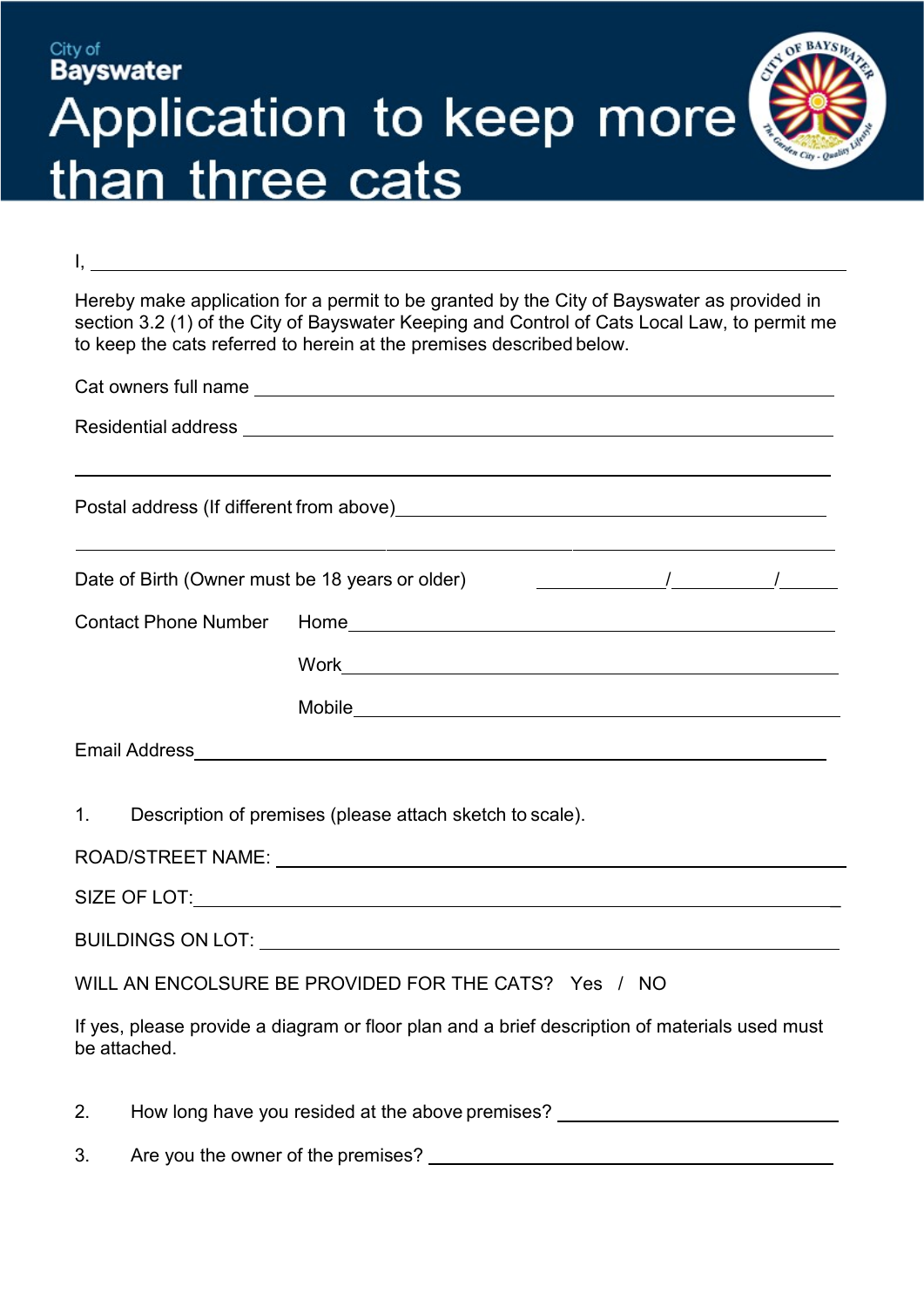*If you are not the owner of the premises described herein, please attach written approval of the owner or authorised agent of the said premises, to keep thereon the cats the subject of this application.*

4. How many cats are kept at the above address at present?

5. Please give a brief reason and justification for your request to keep more than the approved number of cats

6. Do you consider there to be any likelihood of these cats causing a nuisance, inconvenience or annoyance to any of the occupiers of adjoining land? YES / NO

Please provide explaination<br>
Section 2021 2022<br>
2022<br>
2022<br>
2023<br>
2023<br>
2023<br>
2023<br>
2023<br>
2023<br>
2023<br>
2023<br>
2023<br>
2023<br>
2023<br>
2023<br>
2024<br>
2024<br>
2024<br>
2024<br>
2024<br>
2025<br>
2024<br>
2025<br>
2025<br>
2025<br>
2025<br>
2025<br>
2025

7. Are you an approved breeder? YES / NO

8. Do you have any convictions for offences against the Cat Act 2011, Dog Act 1976 or Animal Welfare Act? Yes / NO

If Yes, Please provide details

9. Complete full details of each cat already kept on the premises:

| <b>BREED</b> | <b>CAT'S</b><br><b>NAME</b> |  |  | AGE   SEX   COLOUR   M/CHIP #   STERILISED   TATTOO   REG # |  |
|--------------|-----------------------------|--|--|-------------------------------------------------------------|--|
|              |                             |  |  |                                                             |  |
|              |                             |  |  |                                                             |  |
|              |                             |  |  |                                                             |  |
|              |                             |  |  |                                                             |  |
|              |                             |  |  |                                                             |  |
|              |                             |  |  |                                                             |  |

Any additional Information to support your application: